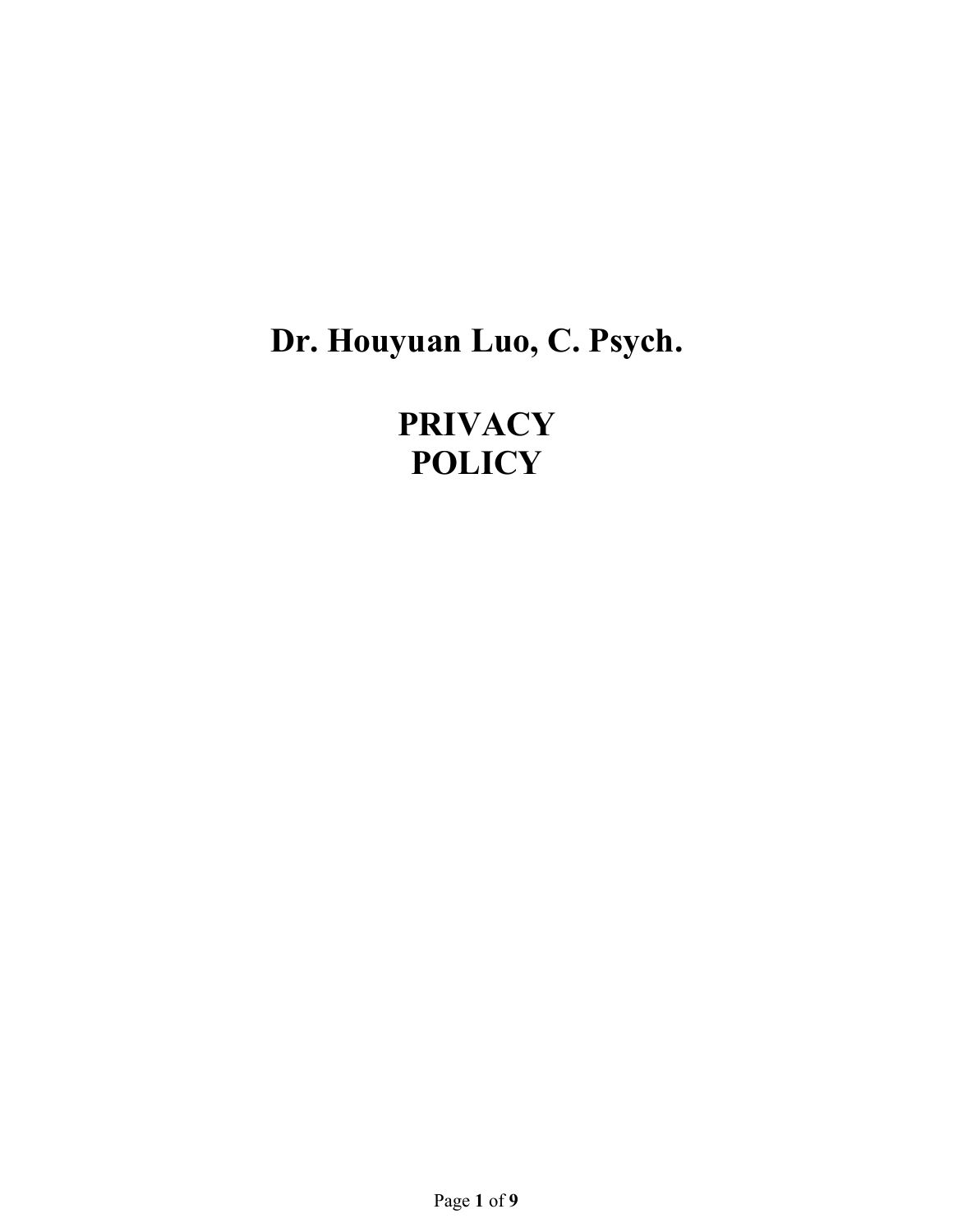### **PRIVACY POLICY**

Privacy of personal information is an important principle at Dr. Houyuan Luo, C. Psych. I are committed to collecting, using and disclosing personal information responsibly and only to the extent necessary for the goods and services I provide. I also try to be open and transparent as to how I handle personal information. This document describes our privacy policies.

## **WHAT IS PERSONAL INFORMATION?**

The term "personal information" has the same meaning as set out in the federal Personal Information Protection and Electronic Documents Act, 2011 ("PIPEDA"), and means any information about an identifiable individual, including, but not limited to, contact information, name, address, phone number or email address, gender, and date of birth.

The term "personal health information" has the same meaning as set out in Ontario's Personal Health Information Protection Act, 2004 ("PHIPA"), and includes information relating to your physical or mental health, as Ill as your health history, medical records, prescriptions, and your health number.

In this Privacy Policy, the term personal information also encompasses personal health information. Any information that has been collected in which all personal identifiers have been removed, such that the information could not reasonably be used to identify the individual, is not considered personal information or personal health information.

# **WHO AM I?**

The Dr. Houyuan Luo, C. Psych. is a sole private practice. I also use a number of consultants and agencies that may, in the course of their duties, have limited access to personal information I hold. These include bookkeepers and accountants, insurance companies, credit card companies, and lawyers. I restrict their access to any personal information as much as is reasonably possible. I also have their assurance that they follow appropriate privacy principles.

#### **CONSENT**

Dr. Houyuan Luo, C. Psych. will obtain your consent prior to collecting any Personal Information (see the "Consent to Assessment and Treatment" document). HoIver, I may need to collect, use and disclose your personal information without your consent only in limited circumstances as permitted by law. Situations under which information may be released without your consent, include: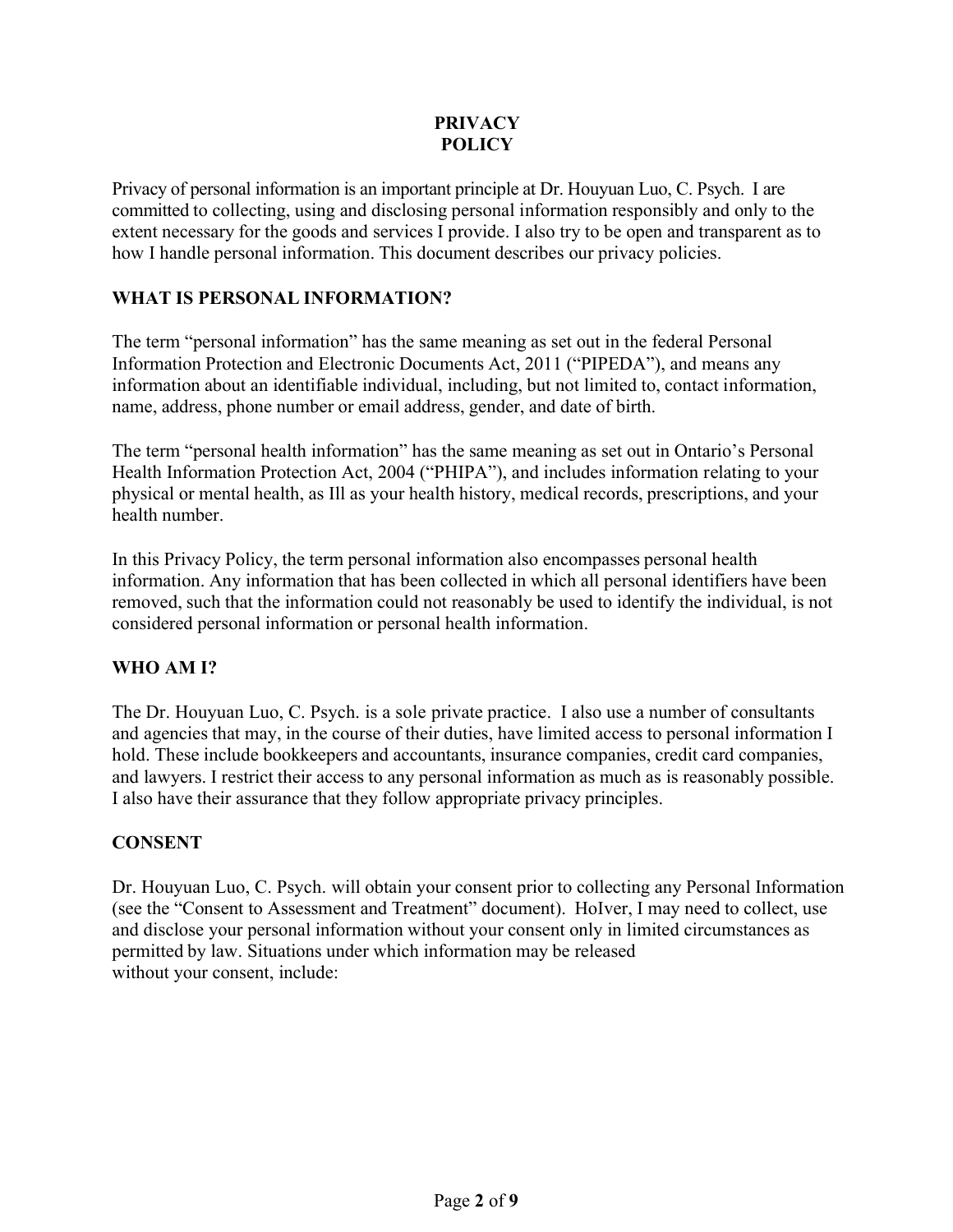- 1. **Harm to self**: If your associate has reason to believe that you are in danger of physically harming yourself in ways that may be life-threatening, s/he will have to make a referral to a hospital and/or contact a family member, close other, or another person such as a police officer or emergency services who may be able to help protect you.
- 2. **Harm to other**: If, during the course of the assessment and treatment, your therapist becomes aware that you or anyone else are seriously threatening physical violence against another person, or have a history of physically violent behaviour and if s/he believes that there is an actual threat to the safety of another person, s/he may be required to take some action (such as contacting the police, notifying the other person, seeking hospitalization, or some combination of these actions) to insure that the other person is protected.

## 3. **Abuse/Neglect**:

- 1) If your associate has reason to believe that a child under the age of 16 is being abused or neglected, s/he is legally obligated to report this situation to the appropriate authorities.
- 2) If your associate suspects or is informed of unlawful conduct that resulted in harm or risk of harm to a resident of a Long Term Care Facility or Retirement Home, or that a resident is being harmed or is at risk of being harmed in any way (e.g., sexual or physical abuse, neglect, misappropriation of resident's funds), s/he is required to contact Ontario Ministry of Health and Long-Term Care or Retirement Homes Regulatory Authority and report all relevant information.
- 4. **Quality Control:** As part of the College of Psychologists of Ontario's Quality Assurance Program, on occasion your associate may be selected to participate in a Peer Assisted Review. As part of this process your file may be potentially revieId by another member of the College. The College has confidentiality policies in place to protect your information.
- 5. **Sexual Assault**: If you have been sexually abused by a member of a regulated health profession, this information must be reported to the appropriate regulatory body. Your associate will not give your name without your permission.
- 6. **Court Order**: Your associate and their records can be subpoenaed by a court order, now or in the future, and s/he can be required to testify and give information obtained during sessions. If your file is subpoenaed by a court of law, your therapist is required to release the file to the court.
- 7. **Missing Person's Act**: Your therapist's records can be requested by police under the Missing Persons Act (2018). In cases where the police may need information about a missing person after reasonable efforts have not enabled them to locate the person, the police can request information necessary "for the purpose of eliminating or reducing a significant risk of serious bodily harm". In such cases, the police may obtain an order or Search Warrant from a judge or justice of the piece, or may also make an Urgent Demand in writing. Your therapist is required to provide this information.

The exceptions to confidentiality are rare. HoIver, if they should occur, whenever possible, I will discuss with you any action that is being considered. There are times, hoIver, where I may have to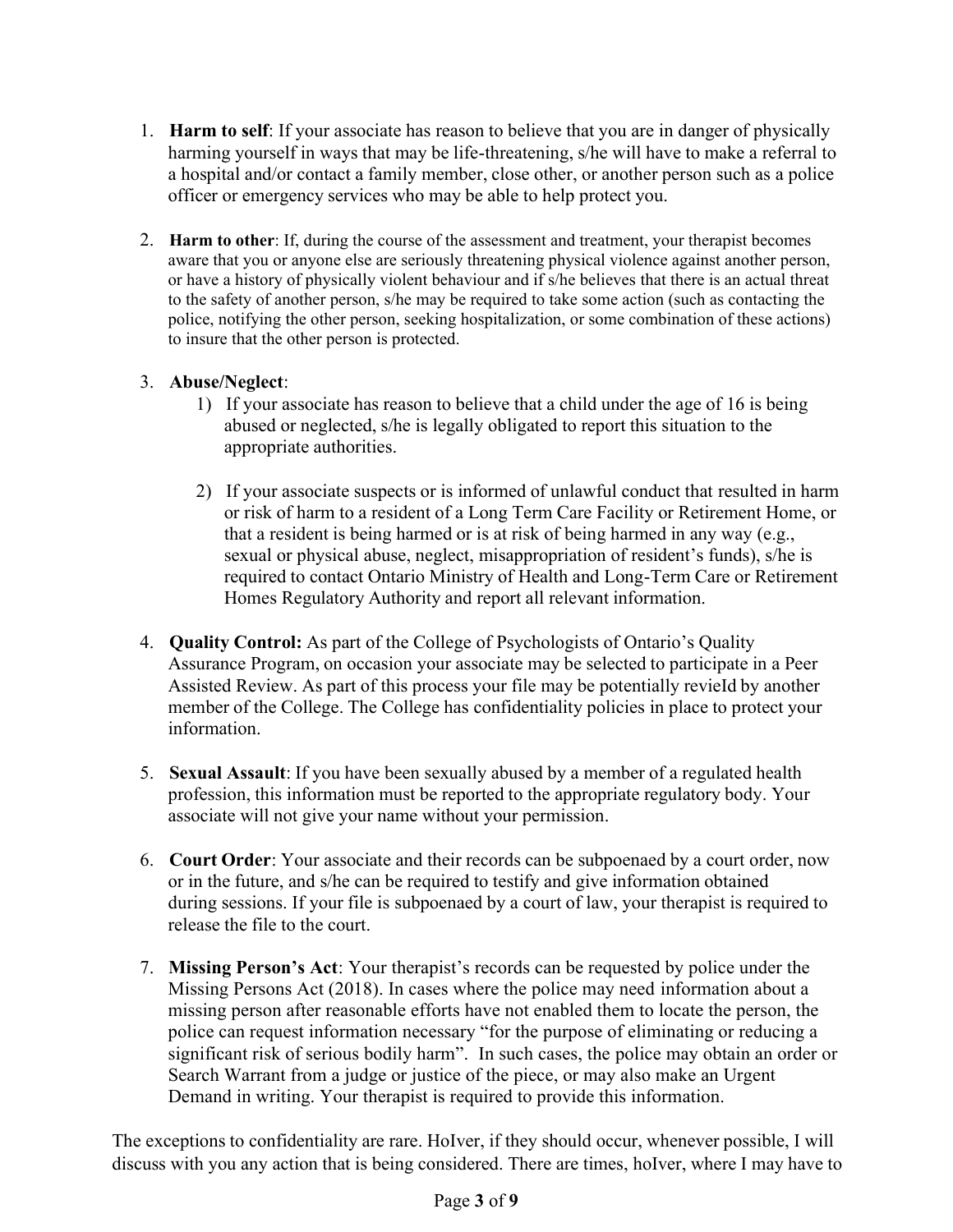disclose information without speaking with you prior, especially if such a discussion would prevent them from securing your safety or the safety of others. I would always take appropriate measures to ensure that the requester understands the sensitive nature of the personal information that they may receive.

I will obtain your consent before collecting, using or disclosing your personal information for new purposes unrelated to the purposes described in this Privacy Policy.

In certain cases, you may choose not to provide me with some or all of your personal information. HoIver, should you choose not to provide necessary personal information to me, that may impact your ability to interact with me or for us to provide you with certain services.

You may withdraw your consent at any time in writing. Please contact our Privacy and Information Officer listed below to find out how.

# **TYPES OF PERSONAL INFORMATION THAT I COLLECT**

I collect the following types of personal information about you for the purposes of delivering psychological services, billing and administration:

- Your name
- Your contact information, emergency contact information, date of birth;
- A description of your concerns/symptoms
- Your health history, including family history, physical condition and function and social situation, in order to help us assess mental health needs
- Your clinician preferences, and the clinician booked with;
- Insurance coverage and payment information
- The services you received number of sessions, dates, etc.
- Communications betIen you and your therapist
- Clinical notes and records of assessment information and data relating to your treatment
- Data from self-report measures and other psychological testing
- Other related or similar information.

# **I COLLECT PERSONAL INFORMATION:** *PRIMARY PURPOSES*

#### **About Clients**

Dr. Houyuan Luo, C. Psych. collects, uses and discloses personal information only to provide psychological services to my clients. I collect and use your personal information to communicate with you (including setting up appointments, contacting you as needed, etc.), to deliver services and treatment to you, and to provide ongoing service and support. For example, I collect information about a client's health history, including their family history,

physical condition and function and social situation in order to help me assess what their health needs are, to advise them of their options and then to provide the health care they choose to have. A second primary purpose is to obtain a baseline of health and social information so that in providing ongoing health services I can identify changes that occur over time. In some situations, the primary purpose of collecting personal information would be to conduct an assessment to provide a professional opinion about an individual's psychological functioning. With the client's consent, the opinion would be reported to the appropriate person or agency, for example, an insurance company, Workplace Safety and Insurance Board, psychological/legal reports, or

Page **4** of **9**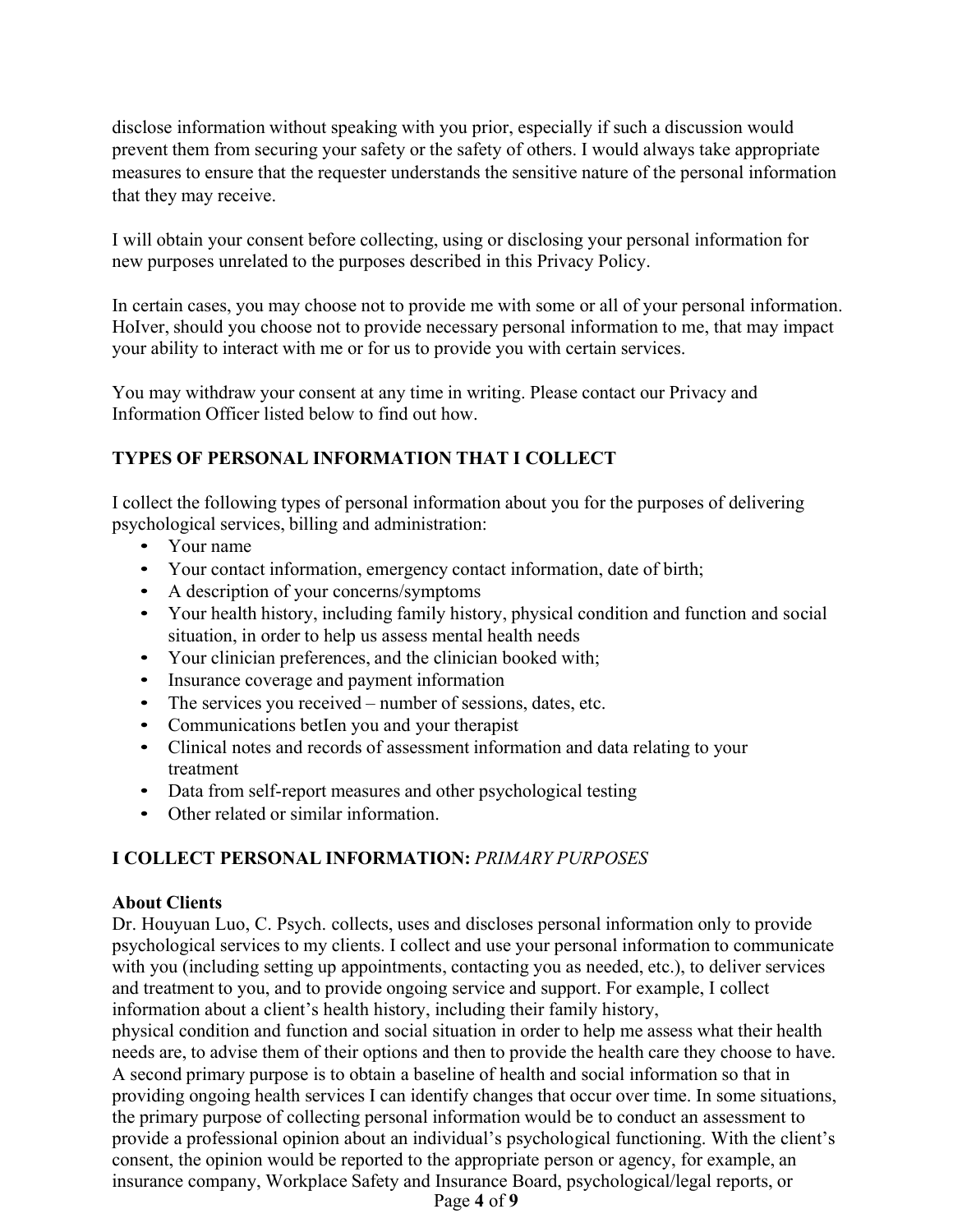rehabilitation companies.

It would be rare for to collect such information without the client's express consent, but this might occur in an emergency (e.g., the client is unconscious) or where I believe the client would consent if asked, and it is impractical to obtain consent (e.g., a family member passing a message on from a client that I have no reason to believe is not genuine).

#### **About Members of the General Public**

For members of the general public, our primary purposes for collecting personal information (e.g., contact telephone numbers) are to provide notice of special events (e.g., a seminar or conference) or to make them aware of psychotherapeutic services in general, or Dr. Houyuan Luo, C. Psych. in particular, and to direct prospective clients to the appropriate associate. On my website, Dr. Houyuan Luo, C. Psych. only collects, with the exception of cookies, the personal information you provide and only use that information for the purpose you gave it to me (e.g., to respond to your email message). Cookies are only used to help you navigate my website and are not used to monitor you.

#### **About Contract Staff, Volunteers and Students**

For individuals who are contracted to do work for me (e.g., temporary workers), my primary purpose for collecting personal information is to ensure I can contact them in the future (e.g., for new assignments), and for necessary work-related communication (e.g., sending out pay cheques, year-end tax receipts). Examples of the type of personal information I collect for those purposes include home addresses and telephone numbers. It is rare for us to collect such information without prior consent, but it might happen in the case of a health emergency or to investigate a possible breach of law (e.g., if a theft Ire to occur in the clinic). If contract staff, volunteers or students wish a letter of reference or an evaluation, I will collect information about their workrelated performance and provide a report, as authorized by them.

#### **I COLLECT PERSONAL INFORMATION:** *RELATED AND SECONDARY PURPOSES*

Like most organizations, I also collect, use and disclose information for purposes related to, or secondary to, my primary purposes. The most common examples of related and secondary purposes are as follows:

• To invoice clients for services that are not paid for at the time, to process credit card payments or to collect unpaid accounts.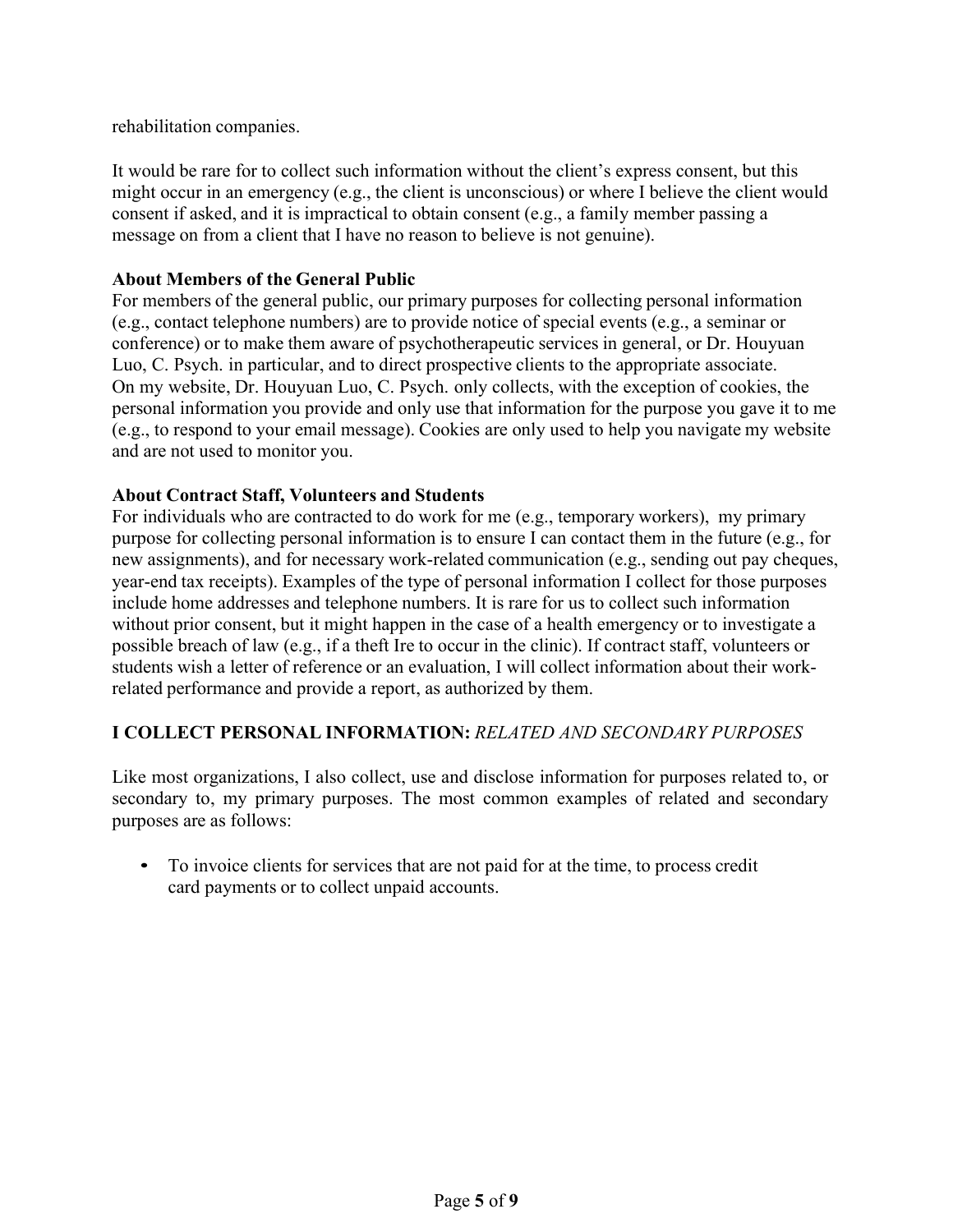- The cost of some services provided by the organization to clients is paid for by third parties (e.g., WSIB, private insurance). These third-party payers often have your consent or legislative authority to direct us to collect and disclose to them certain information in order to demonstrate client entitlement to this funding.
- I am regulated by the College of Psychologist of Ontario, who may inspect my records and interview staff as a part of their regulatory activities in the public interest. The College of Psychologists of Ontario has its own strict privacy obligations and policies.
- I will report serious misconduct, incompetence or incapacity of other practitioners, whether they belong to other organizations or our own. External regulators have their own strict privacy obligations. Sometimes these reports include personal information about our clients, or other individuals, to support the concern (e.g., improper services).
- Like all organizations, various government agencies (e.g., Canada Customs and Revenue Agency, Information and Privacy Commissioner, Human Rights Commission, etc.) have the authority to review client files and interview staff as a part of their mandates. In these circumstances, I may consult with professionals (e.g., lawyers, accountants) who will investigate the matter and report back.

# **PROTECTING PERSONAL INFORMATION**

I understand the importance of protecting personal information, and are committed to protect the security of your personal information. I have put in place commercially reasonable physical, electronic, and managerial procedures to safeguard and help prevent unauthorized access, maintain data security, and correctly use your personal information.

Your personal information may be stored on my database servers or hosted by third parties who have entered into agreements with us that require them to observe our Privacy Policy. Data centers are designed to be physically secure and protected from unauthorized access by unauthorized persons. Although I will make reasonable efforts to protect personal information from loss, misuse, or alteration by third parties, you should be aware that there is always some risk that an unauthorized third party could find a way to thwart our security systems.

I have taken many steps to protect your personal information, including:

- Paper information is either under supervision or secured in a locked or restricted area.
- Electronic hardware is either under supervision or secured in a locked or restricted area at all times. In addition, passwords and encryption are used on computers.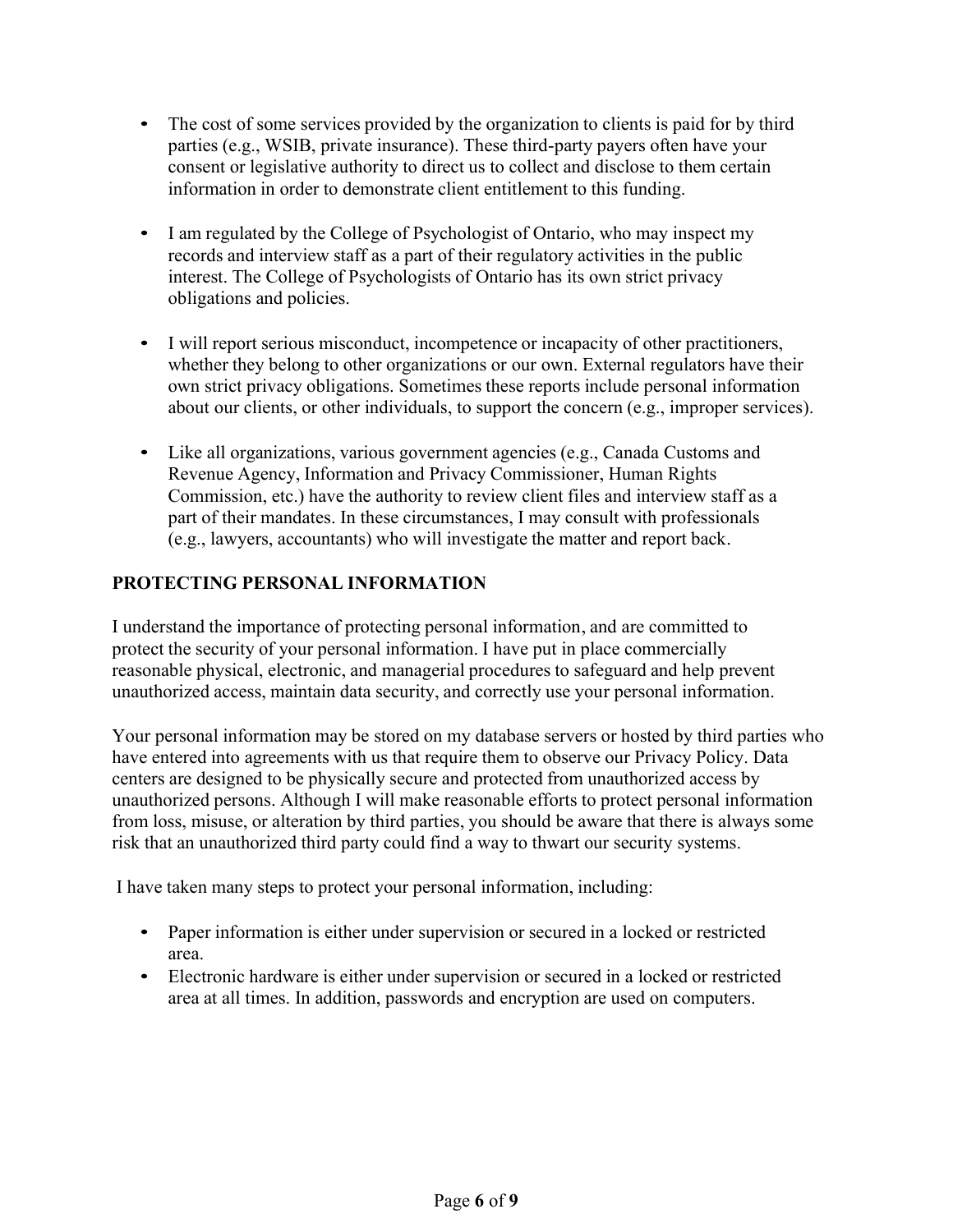- Paper information is transmitted through sealed, addressed envelopes or boxes by reputable couriers or Canada Post.
- Electronic information is transmitted either through a direct line or has identifiers removed or is encrypted.
- Staff are trained to collect, use and disclose personal information only as necessary to fulfill their duties and in accordance with this privacy policy.
- External consultants and agencies with access to personal information must enter into privacy agreements with us.
- If I become incapacitated or die, your records would be placed in the care of another psychologist for protection, not examination. If you wish to see another psychologist, your records could be sent to her or him at your request.

# **RETENTION AND DESTRUCTION OF PERSONAL INFORMATION**

I retain your personal information only for as long as is necessary, for the purpose for which it was collected, in accordance with the ethics and standards of the College of Psychologists of Ontario. I am required to retain personal information for some time to ensure that I can answer any questions you might have about the services provided and for my accountability to the College of Psychologists of Ontario.

Clients or other individuals I deal with may have questions about my services after they have been received. I also provide ongoing services for many of our clients over a period of months or years for which our previous records are helpful. I retain our client information for a minimum of ten years after the last contact to enable us to respond to those questions and provide our services. The College of Psychologists of Ontario and other regulatory bodies also requires me to retain our client records.

I destroy electronic information by deleting it and, when the hardware is replaced or discarded, I ensure that the hard drive is physically destroyed. Personal information that is not part of the permanent clinical file is shredded or otherwise destroyed or de-identified. I retain any personal information relating to our general correspondence (e.g., with people who

are not clients) newsletters, seminars and marketing activities for about six months after the newsletter ceases publication or a seminar or marketing activity is over.

# **YOU CAN LOOK AT YOUR INFORMATION**

With only a few exceptions, you have the right to see what personal information I hold about you. Often all you have to do is ask. I can help you identify what records I might have about you. I will also try to help you understand any information you do not understand (e.g., short forms, technical language, etc.). I will need to confirm your identity, if I do not know you, before providing you with this access. I reserve the right to charge a nominal fee for such requests.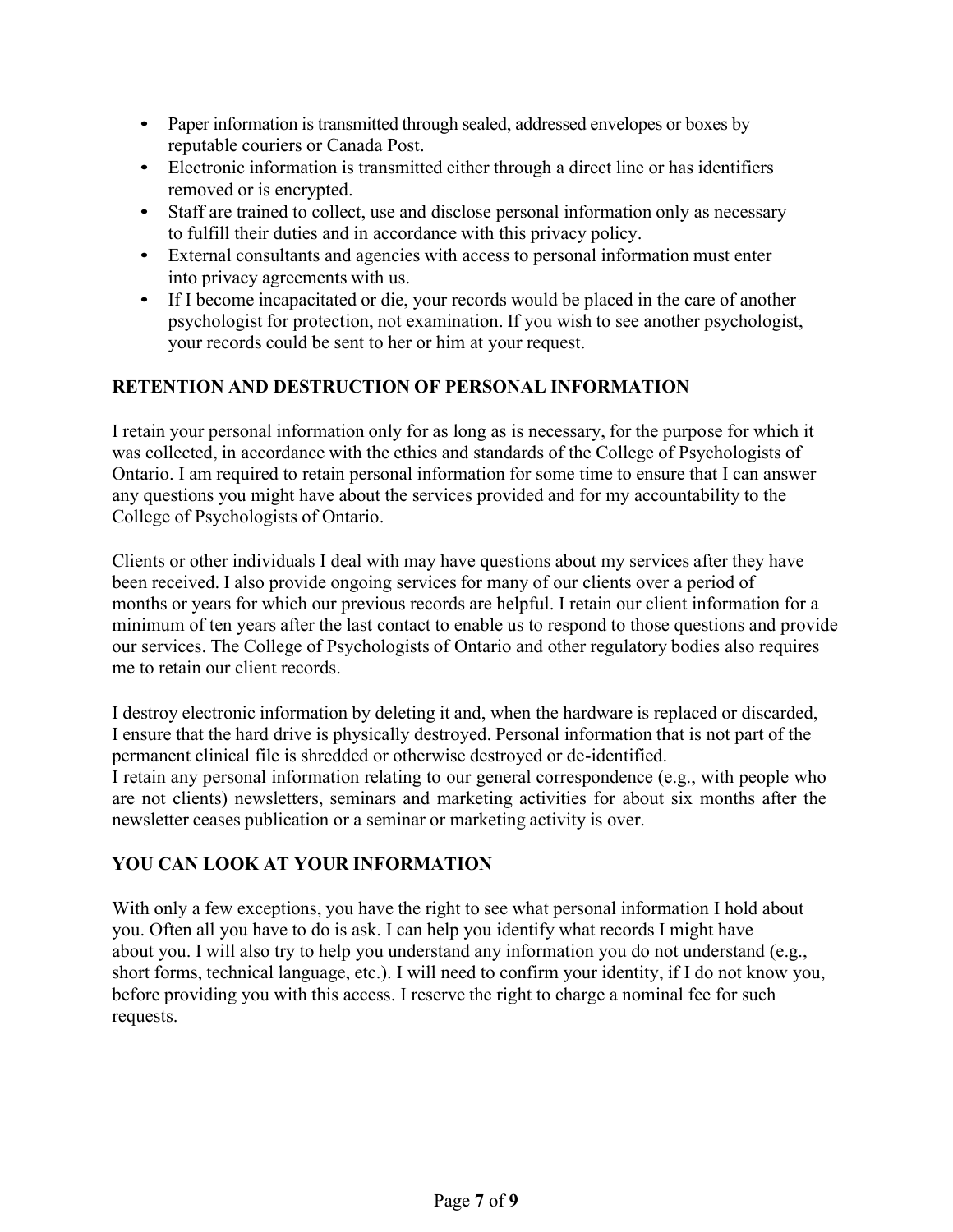I may ask you to put your request in writing. If I cannot give you access, I will tell you within 30 days, if at all possible, and tell you the reason as to why I cannot give you access.

If you believe that there is a mistake in the information, you have the right to ask for it to be corrected. This applies to factual information and not to any professional opinions that I may have formed. I may ask you to provide documentation that our records are wrong. Where I agree that I made a mistake, I will make the correction and notify anyone to whom I sent this information. If I do not agree that I have made a mistake, I will still agree to include in our file a brief statement from you, and I will forward that statement to anyone else who received the earlier information.

## **DO YOU HAVE A QUESTION?**

You may contact me at:

Dr. Houyuan Luo, C. Psych. #168-371 Front Street W. Toronto, ON M5V 3S8 Tel: 647-410-7982 Website: www.drhouyuan.com

I will attempt to answer any questions or concerns you might have.

If you wish to make a formal complaint about my privacy practices, please make it in writing to me. I will acknowledge receipt of your complaint, and ensure that it is investigated promptly and that you are provided with a formal written decision.

I will assist you if you inform me that you need assistance in preparing a request concerning Personal Information. Administrative charges may apply.

For general inquiries about personal information, the Office of the Privacy Commissioner of Canada oversees the administration of personal information privacy legislation. The Commissioner also acts as a kind of ombudsman for privacy disputes. The Privacy Commissioner of Canada can be reached at:

> Office of the Privacy Commissioner of Canada 30 Victoria Street Gatineau, Quebec K1A 1H3 Phone: (819) 994-5444 or 1-800-282-1376 <https://www.priv.gc.ca/en>